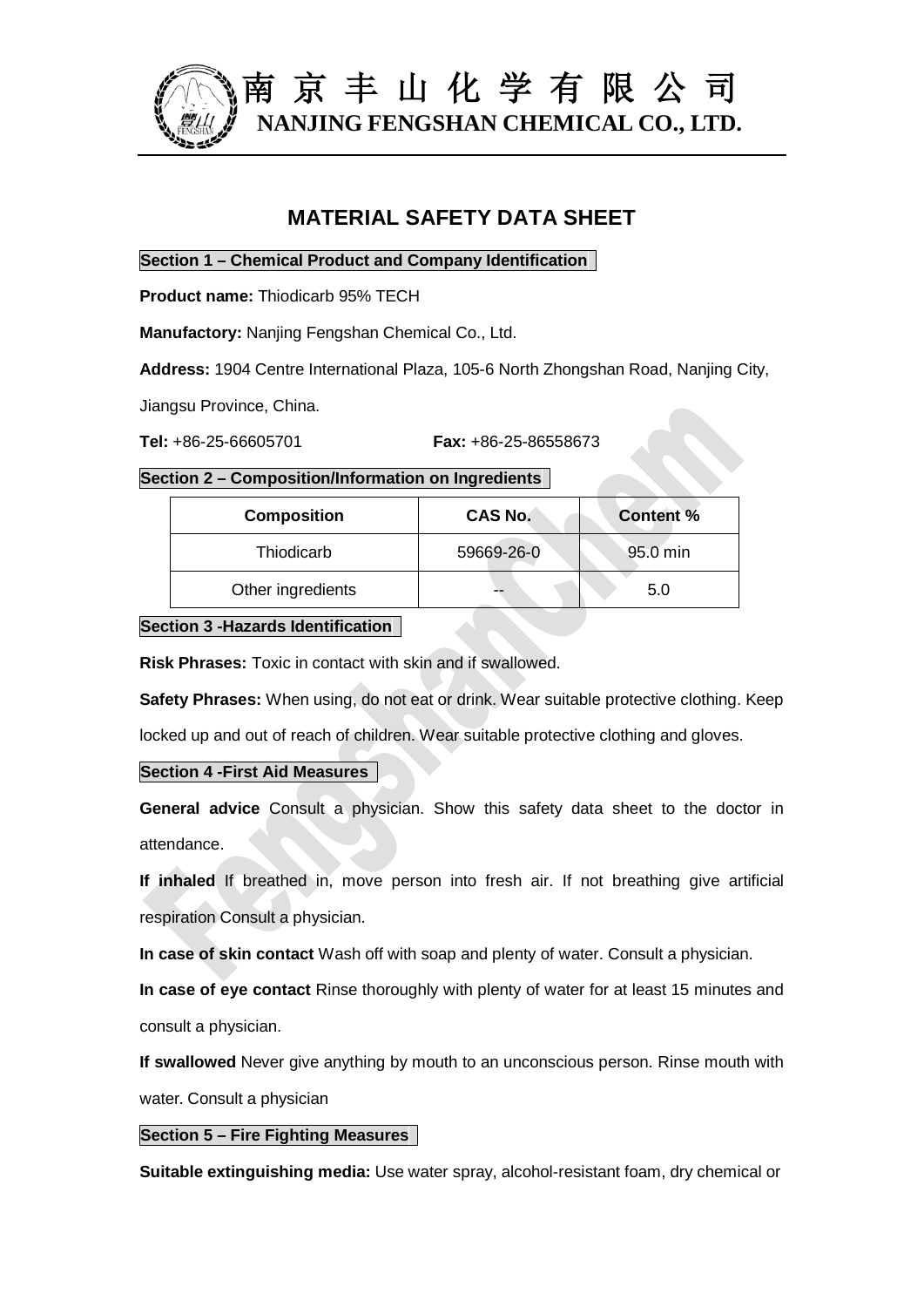

# 南 京 丰 山 化 学 有 限 公 司 **NANJING FENGSHAN CHEMICAL CO., LTD.**

carbon dioxide.

**Special protective equipment for fire-fighters:** Wear self contained breathing

apparatus for fire fighting if necessary.

# **Section 6 – Accidental Release Measures**

**Personal precautions:** Wear respiratory protection. Avoid dust formation. Avoid breathing dust. Ensure adequate ventilation.

Evacuate personnel to safe areas.

**Environmental precautions:** Prevent further leakage or spillage if safe to do so. Do not let product enter drains.

**Methods and materials for containment and cleaning up:** Pick up and arrange disposal without creating dust. Keep in suitable, closed containers for disp

# **Section 7 – Handling and Storage**

**Precautions for safe handling:** Avoid formation of dust and aerosols.

Provide appropriate exhaust ventilation at places where dust is formed. Normal measures for preventive fire protection.

**Conditions for safe storage:** Store in cool place. Keep container tightly closed in a dry and well-ventilated place.

# **Section 8 – Exposure Controls and Personal Protection**

**Ventilation:** No special ventilation requirements are normally necessary for this product. However make sure that the work environment remains clean and that dusts are minimised.

**Hand protection:** The selected protective gloves

**Eye protection:** Face shield and safety glasses

**Skin and body protection :** Choose body protection according to the amount and concentration of the dangerous substance at the work place.

**Hygiene measures:** Avoid contact with skin, eyes and clothing. Wash hands before breaks and immediately after handling the product.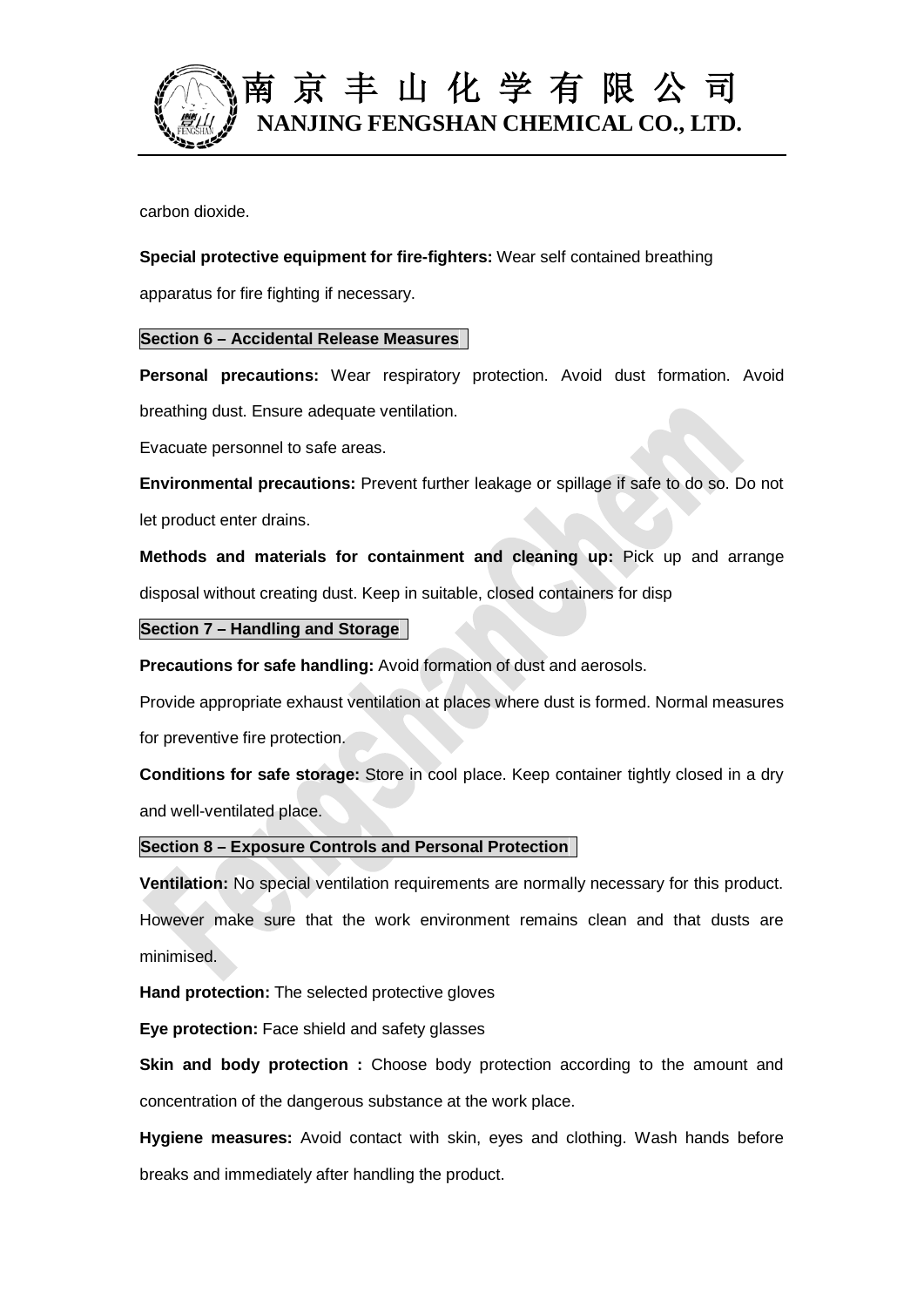

# 南 京 丰 山 化 学 有 限 公 司 **NANJING FENGSHAN CHEMICAL CO., LTD.**

# **Section 9 – Physical and Chemical Properties:**

**Form:** crystals

**S.g./density:** 1.44 g

## **Section 10 – Stability and Reactivity**

**Chemical stability:** Stable under recommended storage conditions.

**Conditions to avoid:** no data available

**Materials to avoid:** Strong oxidizing agents

#### **Section 11 – Toxicological Information**

Oral Acute oral LD50 for rats 66 (in water) mg/kg.

Acute percutaneous LD50 for rabbits >2000 mg/kg;

slightly irritating to their eyes and skin.

Inhalation LC50 (4 h) for rats 0.32 mg/l air.

#### **Section 12 – Ecological Information**

**Birds** Acute oral LD50 for Japanese quail 2023 mg/kg. Dietary LC50 for mallard ducks 5620 mg/kg diet.

**Fish** LC50 (96 h) for bluegill sunfish 1.4, rainbow trout >3.3 mg/l.

**Bees** Moderately toxic to bees exposed to direct spray. No hazard to honeybees after spray residues have dried.

## **Section 13 – Disposal Considerations**

**Disposal:** Instructions concerning the disposal of this product and its containers are given on the product label. These should be carefully followed.

## **Section 14 – Transport Information**

Not applicable

## **Section 15 – Regulatory Information**

Not applicable

# **Section 16 – Other Information**

The information contained in this Material Safety Data Sheet is provided in good faith and